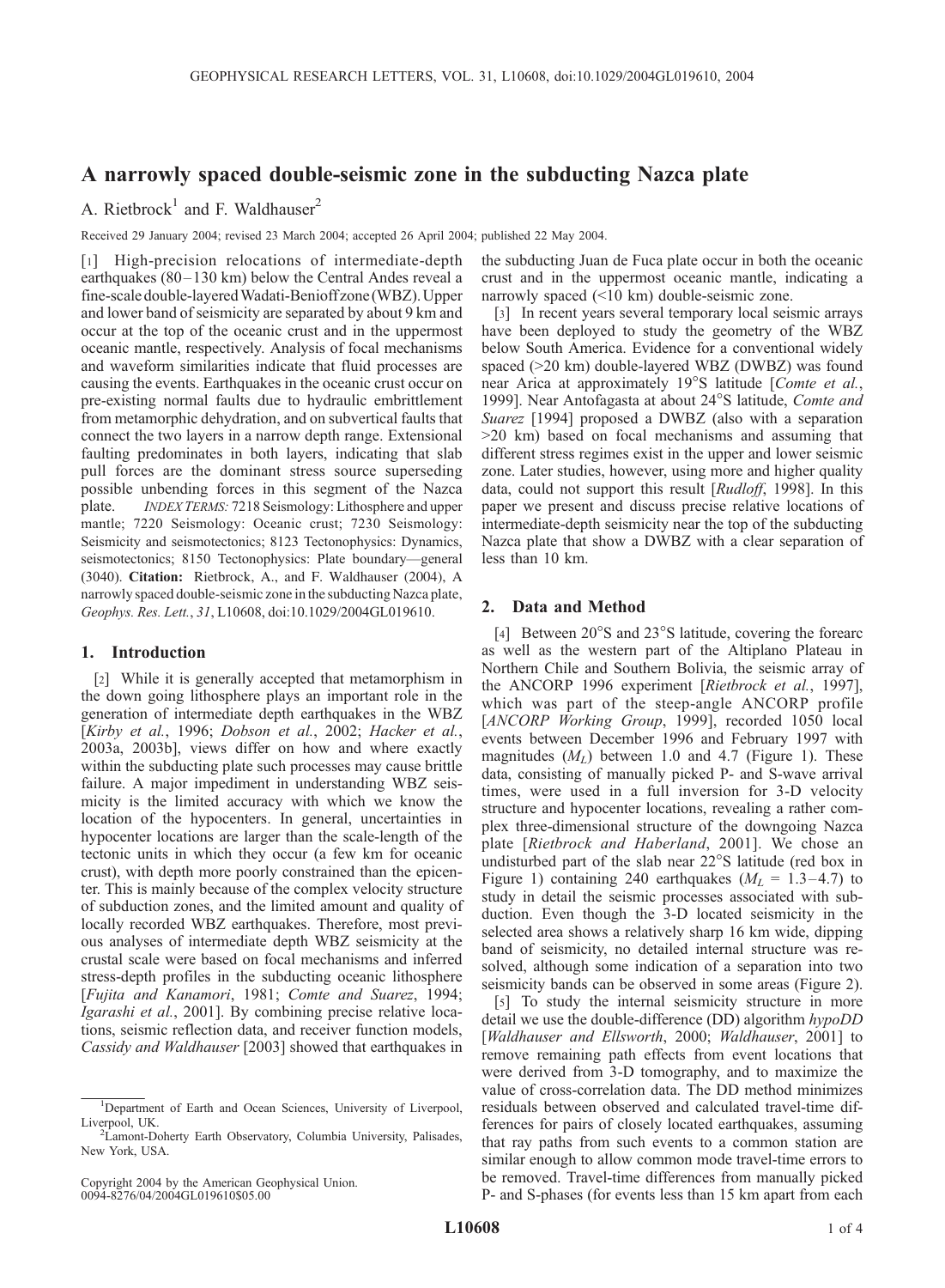

Figure 1. Map of the Central Andes, showing passive seismic stations of the 1996 ANCORP experiment (black triangles). 1050 locally recorded seismic events (open circles) were manually inspected and located. Lower panel shows a depth section of the seismicity located using a 3-D velocity model [Rietbrock and Haberland, 2001]. Red squares include the events analysed in this study.

other) and accurate differential times derived from crosscorrelating 2.56-second windows around the P-wave train are combined and simultaneously inverted for separation distance in an iterative weighted least-squares procedure.



Figure 2. 240 earthquakes located by a 3-D tomographic inversion of P- and S-phase arrival times. Inset shows the P-wave velocity model for the corresponding cross section. Events between  $21.5^{\circ}$ S and  $22.2^{\circ}$ S were projected onto the section (see red box in Figure 1). Size of circles corresponds to event magnitude ranging from  $M_L$  1.3 to 4.7.



Figure 3. (a) Relocated seismicity of Figure 2) and fault plane solutions based on first-motion polarities (lower hemisphere projection). Individual mechanisms are shown for events with magnitude  $M_L > 2.5$ . P-axes (pressure) and T-axes (extension) are shown in a combined stereographic plot for both the upper and lower band seismicity. Superimposed on the seismicity is the thickness of the oceanic crust as derived from offshore refraction profiles [Patzwahl et al., 1999]. The top of the Nazca plate (dashed line) is inferred from steep-angle reflection profiles to the north [ANCORP Working Group, 1999] and south [Yoon et al., 2003]. (b) Depth distribution of the relocated events with respect to the top of the Nazca plate (gray bars) and precentage of earthquakes with  $M_1 \geq 2.5$  (black line).

Inter-event distance and residual misfit weighting are applied after each iteration to optimize data quality dynamically during the relocation process. We use the 3-D tomographic velocity model of Rietbrock and Haberland [2001] (Figure 2) to predict travel-time differences and partial derivatives for the event locations in the strongly heterogeneous structure of the subducting slab. We find, however, that differences between solutions based on the 3-D and a layered 1-D model are small (<1 km on average),



Figure 4. Interpretive cross section based on our findings. The upper oceanic crust is intensively fractured and hydrated leading to seismic events with strongly correlated waveforms. The lower crust exhibits only patches of seismicity in localized areas aligned at deep penetrating outer rise faults [Peacock, 2001; Seno and Yamanaka, 1996]. Uprising fluids from the mantle increase the fluid pressure and enable brittle failure on these faults. The oceanic mantle shows a more widely distributed seismicity, which we infer to be linked to the deep penetrating faults.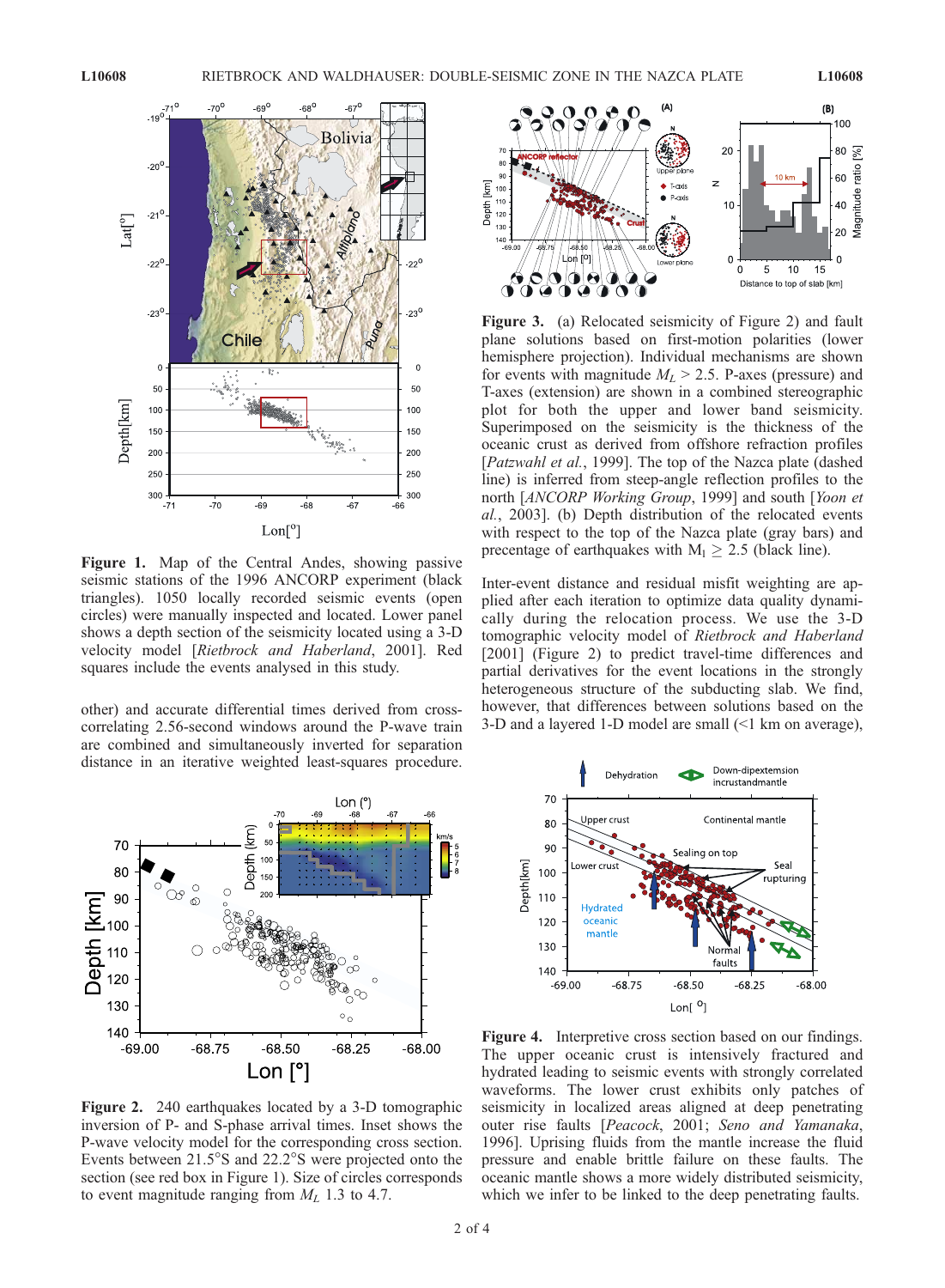indicating that inter-event distances for linked events are smaller than the scale length of the tomographic velocity variation. Both formal least squares errors and errors from a bootstrap analysis show average horizontal and vertical relative errors of about 0.3 km. These errors are much smaller than the scale of the structures we like to resolve.

# 3. Results

[6] Out of the 240 selected earthquakes 238 could be relocated and the results show a clear separation into two bands of seismicity (Figure 3a). The distribution of depths, calculated from the top of the upper seismic layer, indicates a distance between the two layers of  $8-10$  km (Figure 3b). The top of the upper seismic layer correlates with a dipping reflector (Nazca-reflector) that was imaged at somewhat shallower depths to the west between  $80 - 85$  km (Figure 3a), and considered to represent the top of the subducted Nazca plate [ANCORP Working Group, 1999; Yoon et al., 2003]. Thus, seismicity in the upper band occurs near the top of the down going oceanic crust, just beneath its interface with the South American continental mantle. Since the crustal thickness of the subducting Nazca plate, determined by wide-angle reflection profiles, is about 8 km [Patzwahl et al., 1999], we infer that the lower seismicity band is in the uppermost subducting oceanic mantle. Because there are uncertainties associated with the absolute location of the earthquakes  $(3-5 \text{ km})$  and with the vertical position of the ANCORP reflector in the study area we cannot completely rule out the possibility that the upper and lower seismic bands are located in the continental mantle and lower oceanic crust, respectively. We can rule out, however, the possibility of both bands laying in the oceanic crust.

[7] Between the two bands of seismicity, a zone of approximately 5 km width with low seismic activity exists. This zone appears to correspond to a less than 5 km thick lowvelocity layer  $(-7%)$  observed from the analysis of guided waves in this region down to 160 km depth [Martin et al., 2003]. Such a low-velocity zone may represent untransformed lower oceanic crust, supporting our interpretation that all of the seismic activity occurs in the oceanic plate.

[8] Focal mechanisms based on P-wave first motions [Reasenberg and Oppenheimer, 1985] for events with  $Mw > 2.5$  show predominantly extensional faulting for both crustal and mantle events (Figure 3a). Pressure (P) and tensional (T) axes for all events indicate clear down dip extensional regimes in both seismic layers. In the upper band, the P-axes are aligned predominantly normal to the slab, while the T-axes are oriented in many slab-parallel directions. In the lower band, P-axes are distributed in a plane perpendicular to the down-dip direction of the slab, while the T-axes are predominately down-dip. These observations are in contrast with findings from Northeast Japan (a cold slab environment), where events with down-dip tension occur near the slab surface, and more numerous downdip compression events occur  $5-20$  km below the slab surface [*Igarashi et al.*, 2001].

# 4. Discussion

[9] A generally accepted mechanism for the generation of intermediate depth seismicity is dehydration of hydrous

minerals. Such minerals are believed to form in oceanic crust by hydrothermal circulation at mid-ocean ridges. Hydration processes in the mantle may be stimulated by normal faulting beneath outer rises [*Peacock*, 2001], the existence of volatile rich mantle plumes [Seno and Yamanaka, 1996], and/or the cooling history of the oceanic plate [Wang, 2002]. This water is subsequently released during subduction by dehydration of hydrous minerals, which can lead to high pore pressures and reduction of effective normal stress, and hence promote faulting by dehydration embrittlement [Kirby, 1995].

[10] In the subducting oceanic crust at intermediate depths, eclogite formation is the most dominant source for water. This transformation is accompanied by a density increase and thus up to 10% volume reduction that induces a stretching deformation in the oceanic crust [Kirby et al., 1996]. The stretching deformation is accomplished by nearly randomly oriented pre-existing fractures in the oceanic crust (in plane distribution of the T-axes), resulting in normal faulting events.

[11] In the uppermost mantle the down-dip alignment of T-axes indicates that slab-pull forces are the dominant stress source, superseding possible unbending forces in this segment of the Nazca plate. Given the contradictory observation by Igarashi et al. [2001] below NE Japan it appears, therefore, that normal faulting events in the oceanic crust occur regardless of the apparent stress field in the underlying oceanic mantle. It is possible that the metamorphic strain rates are much higher than any bending or unbending forces that might act on the slab [Wang, 2002; Cassidy and Waldhauser, 2003]. Crustal densification can introduce some compressional stresses in the underlying mantle [Kirby et al., 1996] but they cannot offset the stresses introduced by slab-pull forces. Wang [2002] proposed a model of unbending combined with dehydration embrittlement for the generation of double and triple seismic zones in cold slabs, but young and warm slabs may work differently.

[12] In general more and smaller events are occurring in the oceanic crust, while fewer and larger events are in the mantle (Figure 3a). A higher percentage of events with  $M_1 \geq 2.5$  occur in the lower band compared to the upper band (Figure 3b). Although the three-month observation period may not be long enough for a representative magnitude distribution, a similar observation over an 8-year period has been made for events in the subducting Juan de Fuca plate [Cassidy and Waldhauser, 2003]. It is possible that the interface between the oceanic crust and the continental mantle represents, beside a change in rheology, a low-permeability seal [*Davies*, 1999] that acts as a barrier against upwelling fluids released by dehydration processes in the down going mantle and crust. The increasing pore pressure at the top of the oceanic crust may cause periodic rupturing of the seal, causing many small earthquakes immediately beneath the interface (Figure 4). Such a process would explain the extremely sharp transition from seismicity to aseismicity at the interface between oceanic crust and continental mantle. We note that for the NE Japan subduction zone relatively few events seem to occur in the top band [Igarashi et al., 2001], but this may be explained by a higher magnitude cutoff in this dataset that misses many of the smaller  $(M_L < 2.5)$  events.